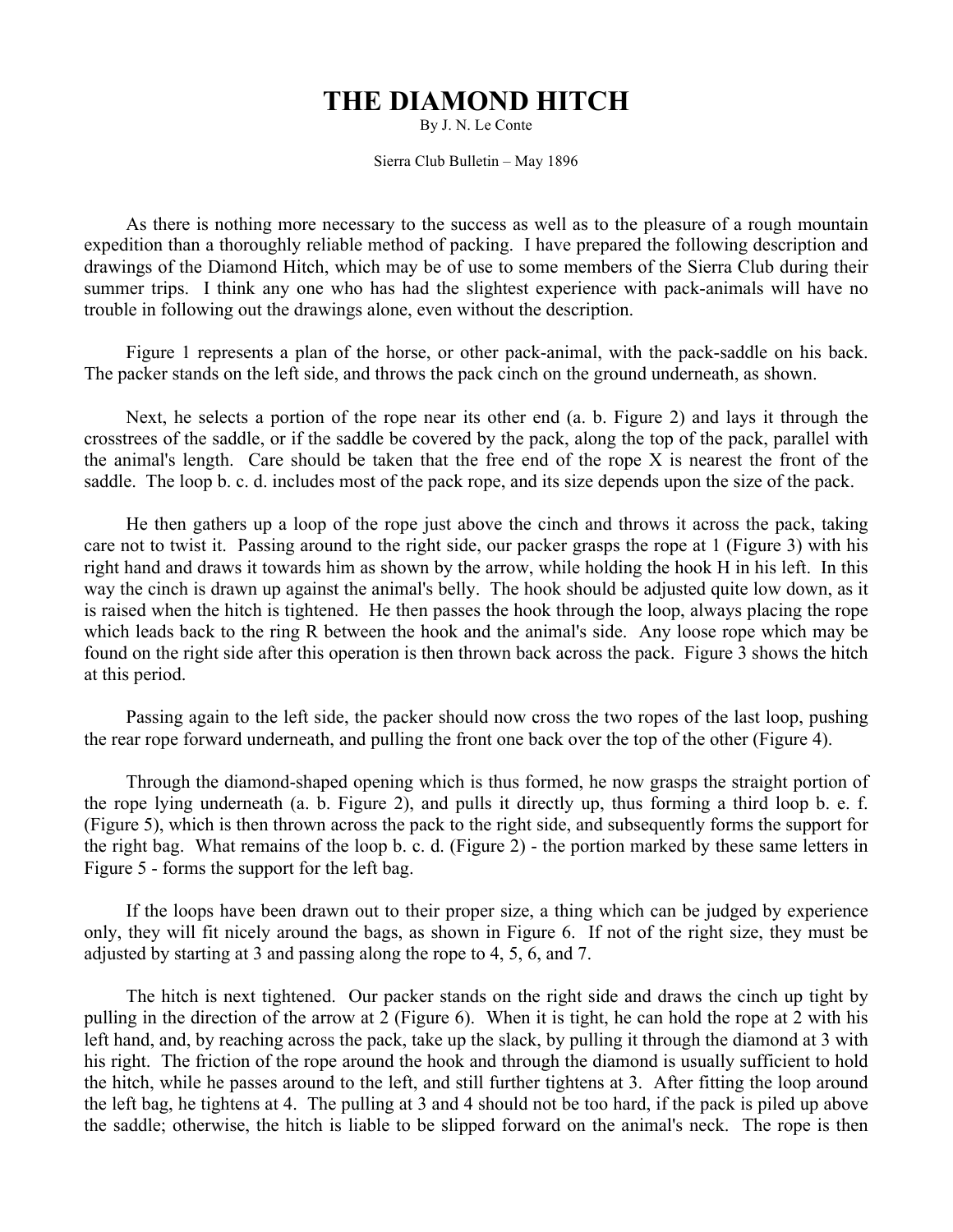drawn very tight at 5. Pulling at 5 opens out the back of the diamond, and draws up the whole hitch. The loop is then fitted around the right bag, tightened at 6; and then again at 7 the rope is drawn as tight as possible, opening out the front of the diamond.

The loose end of the rope is now brought under the left bag forming the loop g. h. i. (Figure 7), tightened at 8, and tied to the diamond at b. Figure 7 shows the Diamond Hitch completed with the exception of the final tying at b. One man can put it on without the least trouble, though it is sometimes convenient to have a second man to take up the slack at 3, while the packer is pulling at 2. In the true Diamond Hitch the loose end X is never pulled through - in fact, it is never handled at all. The pack is made with equal ease, whether this end lies upon the ground or is tied about the animal's neck.

In conclusion, I would remind the packer that the hard pulling must be done at 2, 5, and 7, and that it is the opening out of the diamond which is most effective in tightening up the hitch.